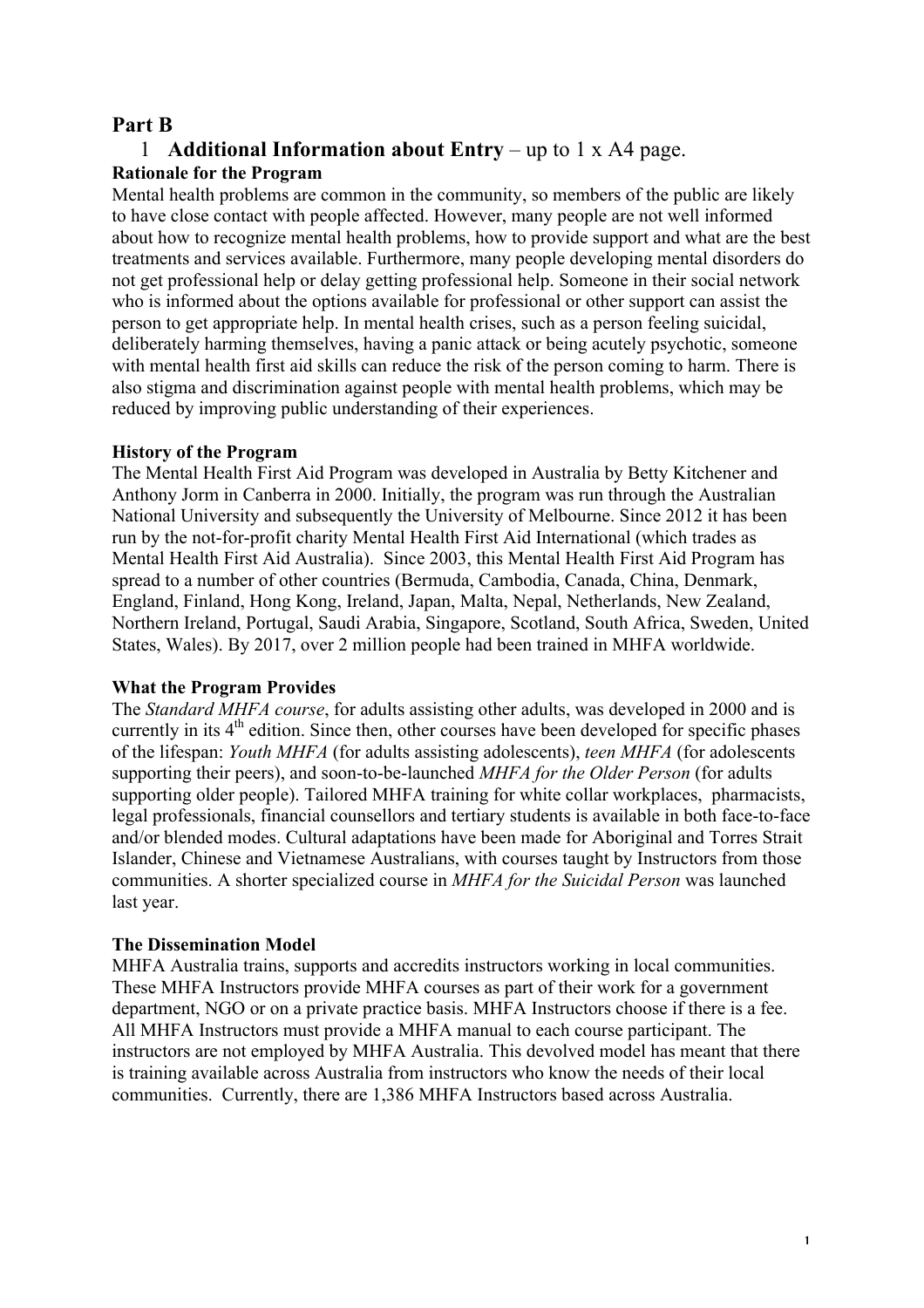# 2 **Address each of the criteria below** - up to 10 X A4 pages

# **Evidence of a significant contribution to the field of mental health on a local, state or national level**

Mental Health First Aid (MHFA) is a training course for members of the public to learn the knowledge and skills to offer initial help to a person who is developing a mental health problem, experiencing the worsening of an existing mental health problem, or in a mental health crisis situation. The first aid is given until the person receives professional or other help, or until the crisis resolves. The course teaches how to give mental health first aid using the following action plan:

- Approach the person; assess and assist with any crisis
- Listen and communicate non-judgmentally
- Give support and information
- Encourage the person to get appropriate professional help
- Encourage other supports.

MHFA Australia offers a number of courses, aimed at assisting various sectors of the community:

• *Standard MHFA* is a 12-hour face-to-face course for members of the public to learn how to assist adults with mental health problems. There are also culturally-adapted versions of this course for Chinese and Vietnamese Australians. There are also specific occupational adaptations for medical students, nursing students, tertiary students and financial counsellors:

https://mhfa.com.au/courses/public/types/standardedition4

- *Youth MHFA* is a 14-hour course for adults to learn how to assist adolescents: https://mhfa.com.au/courses/public/types/youthedition4
- *Teen MHFA* is a 3.5-hour course for adolescents to learn how to assist peers with mental health problems: https://mhfa.com.au/courses/public/types/teen
- *Aboriginal and Torres Strait Islander MHFA* is a 14-hour course on how to assist Indigenous Australians. It is taught by Aboriginal or Torres Strait Islander instructors: https://mhfa.com.au/courses/public/types/aboriginal
- *Blended and eLearning adaptations of Standard MHFA* are available for tertiary students, white collar workplaces, pharmacists, legal professionals and financial counsellors:

https://mhfa.com.au/what-blended-mhfa-course https://mhfa.com.au/courses/elearning

- *MHFA for the Older Person* is a soon-to-be-launched 12-hour course for assisting older people with mental health problems, including dementia: https://mhfa.com.au/courses/public/types/olderperson
- *MHFA for the Suicidal Person* is a 4-hour course for how to assist a person who is suicidal: https://mhfa.com.au/courses/public/types/suicide

MHFA Australia trains, accredits and supports instructors for these courses. Currently, there are 1,386 MHFA Instructors active in offering courses across Australia. More than 4,000 MHFA courses are run in Australia each year. As of 2017, over 500,000 Australians have completed a MHFA course, which is more than 2% of the Australian population.

MHFA Australia has agreements with organizations in over 20 other countries (including New Zealand) for them to culturally adapt and conduct MHFA courses. Globally, there are over 15,000 MHFA Instructors and over 2 million people have completed a MHFA course.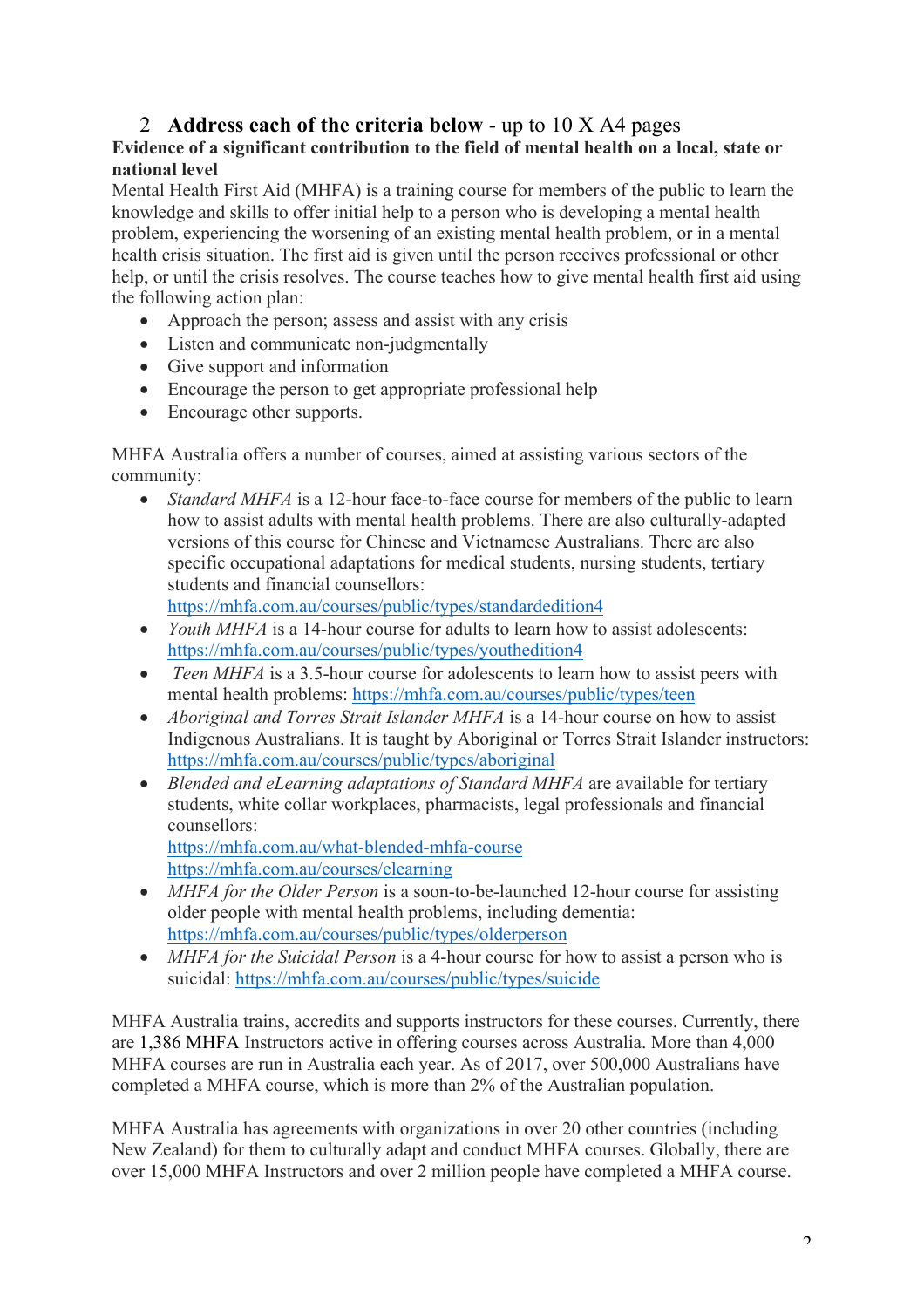In 2015, MHFA Australia launched the *Mental Health First Aid Skilled Workplaces Initiative*  to recognise and reward the many workplaces across Australia that are doing wonderful work in increasing mental health literacy by rolling out MHFA Courses for employees. Workplaces can get Gold, Silver or Bronze recognition, depending on the percentage of their workforce trained: https://mhfa.com.au/cms/mental-health-first-aid-skilled-workplace-initiative There are currently 74 workplaces that have the highest Gold recognition, and 31 with Silver or Bronze recognition.

As part of this initiative, employees trained as accredited Mental Health First Aiders are eligible to be appointed as Mental Health First Aid Officers in the workplace: https://mhfa.com.au/mental-health-first-aid-officers

# **Evidence of innovation and/or recognised best practice**

An important factor in the uptake of MHFA is that it builds on a familiar concept. First aid training for physical health emergencies dates back to the 19<sup>th</sup> century in English-speaking countries and is now widely available internationally. First aid is seen as not only required for professional practice in certain fields, but also as part of a citizen's responsibility to care for others in their community. By using the first aid model, MHFA links to an existing social concept of early lay assistance and is readily understood and accepted by the public. While widely accepted for physical health emergencies, this model had not been previously extended to the area of mental health anywhere in the world until MHFA was developed by Betty Kitchener and Tony Jorm in 2000.

To ensure best practice in what is taught in MHFA courses, a program of research was begun in 2005 to develop expert consensus guidelines on what actions a member of the public should take to assist a person developing a mental health problem or in a mental health crisis situation. The experts in these studies are professionals, consumer advocates and carer advocates, and they are recruited internationally from English speaking developed countries. These guidelines are redeveloped every decade to ensure they represent current best practice. A list of the current guidelines can be found at: https://mhfa.com.au/resources/mental-healthfirst-aid-guidelines

MHFA training has been recognized for its innovation and excellence by many awards:

- Suicide Prevention Australia 2005 Life Award
- Victorian Public Health Programs Award for Innovation, 2006
- Gold Achievement Award 2007 The Winner of the Mental Health Promotion Mental Illness Prevention Program or Project category at the TheMHS Conference
- Excellence in Mental Health Education 2008, National Council of Behavioral Healthcare, USA.
- Enterprise and Resourcefulness Award 2010 NSW Aboriginal Health Awards.
- Silver Achievement Award for Aboriginal and Torres Strait Islander Program 2010- Mental Health Promotion or Mental Illness Prevention Program or Project category at the TheMHS Conference
- Silver Achievement Award for Youth Mental Health First Aid Program 2014 Mental Health Promotion or Mental Illness Prevention Program Category at the TheMHS Conference.

Betty Kitchener, the co-founder of MHFA and former CEO of MHFA Australia, has also received numerous awards acknowledging the innovation and significance of her MHFA work, including: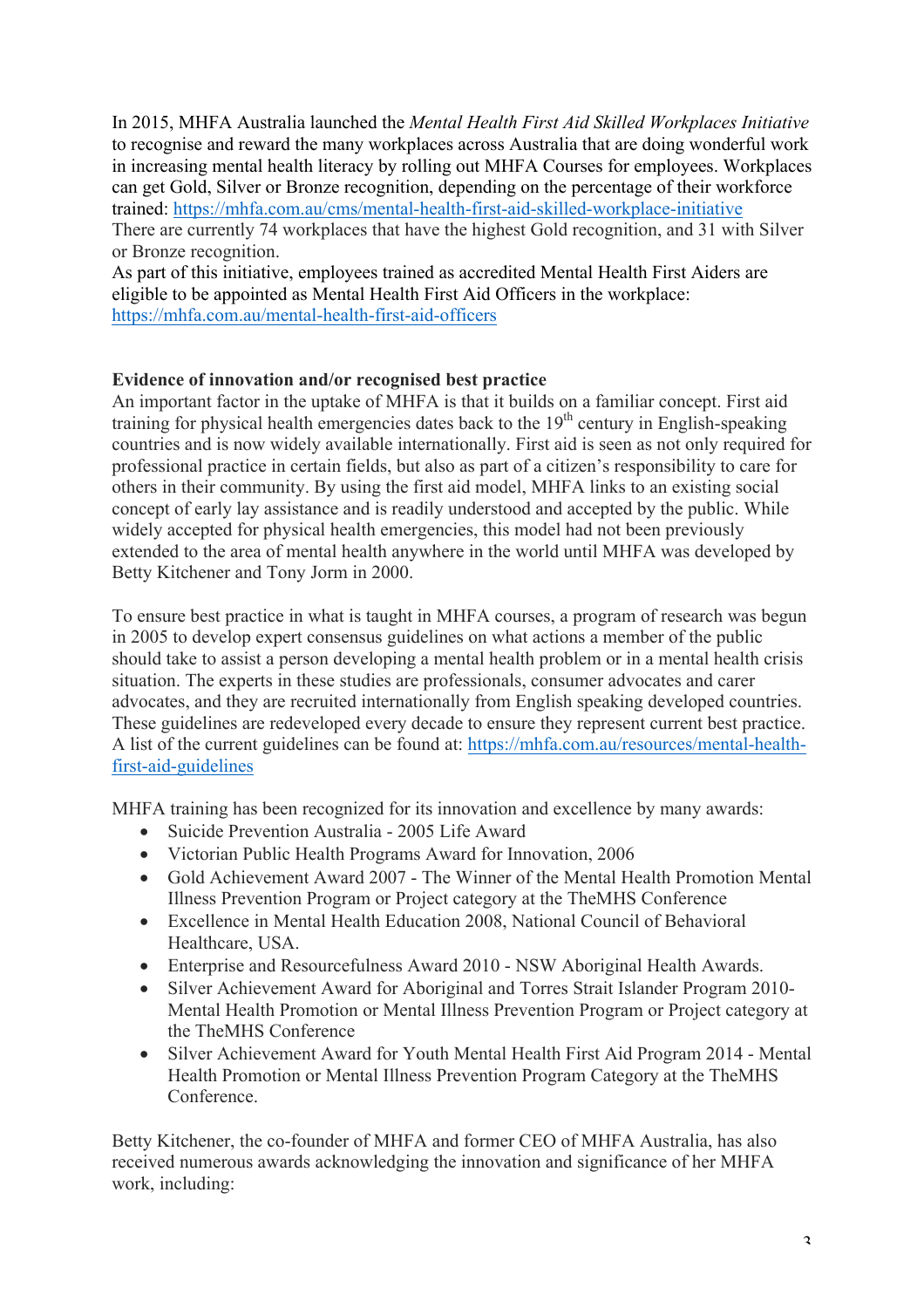- Australasian Society for Psychiatric Research Consumer Researcher Award, 2004.
- Order of Australia Medal (OAM), 2008.
- Exceptional Contribution to Mental Health Services Award, TheMHS, 2009.
- Australian Rotary Health Knowledge Dissemination Award, 2010.
- Induction to the Victorian Honour Roll of Women, 2011.
- Addressed Parliamentary Breakfast for Canadian Parliamentarians, Ottawa, 5 June 2012.
- Finalist, Victorian Senior Australian of the Year, 2014.
- Australia's 100 Women of Influence Award, 2014.
- Member of the Order of Australia (AM), 2015, for significant service to the community through mental health support, research and education programs.
- Australia Day Ambassador, Victoria, 2015, 2016, 2017.
- Chancellor's Alumni Award, University of Canberra, 2015.
- Alumni Award, University of New South Wales, 2016.
- Finalist, Australian Mental Health Prize, 2016.

A list of all awards can be found at: https://mhfa.com.au/our-impact/awards

A particular innovation of MHFA training is that it is a research and training program with a sustainable funding model. A problem with many mental health education or training programs for the public, is that they require on-going government funding. By contrast, MHFA training can sustain itself on a fee-for-service basis, just like physical first aid training. A UK report has cited MHFA as an example of 'radical efficiency' in the provision of public services, because it delivers services in an innovative way at a lower cost and with better outcomes than a government controlled service could (See Report at: http://www.nesta.org.uk/sites/default/files/radical\_efficiency.pdf).

In 2016, the World Federation for Mental Health recognised the global importance of MHFA by designating "Psychological and Mental Health First Aid for All" as the theme for World Mental Health Day 2016 (See article by the President of the World Federation at: www.huffingtonpost.com.au/entry/making-psychological-and-mental-health-first-aidfor us 578d508ae4b07cc1115abf60).

# **Evidence of participation of mental health consumers in the planning, implementation and evaluation as relevant**

MHFA training teaches members of the public how to act in positive and supportive ways towards people with mental health problems. To determine what actions are likely to be positive and supportive, the MHFA Program has carried out a large number of Delphi expert consensus studies to develop a range of mental health first aid guidelines (see https://mhfa.com.au/cms/guidelines). Guidelines have been developed for how a member of the public can assist a person who is developing depression, psychosis, alcohol or drug misuse, gambling problem, eating disorder or dementia, and for assisting people who are suicidal, self-injuring, having a panic attack or have experienced a traumatic event. Expert consensus guidelines have also been developed on cultural considerations in assisting Aboriginal and Torres Strait Islander people and LGBTIQ people, using experts from those communities. All helping actions taught in the course have been endorsed at a high level as likely to be helpful by expert panels of mental health consumers and professionals (and for some guidelines, carers). By including mental health consumers as experts who guide the content, MHFA training is respecting their personal experience and asking them how other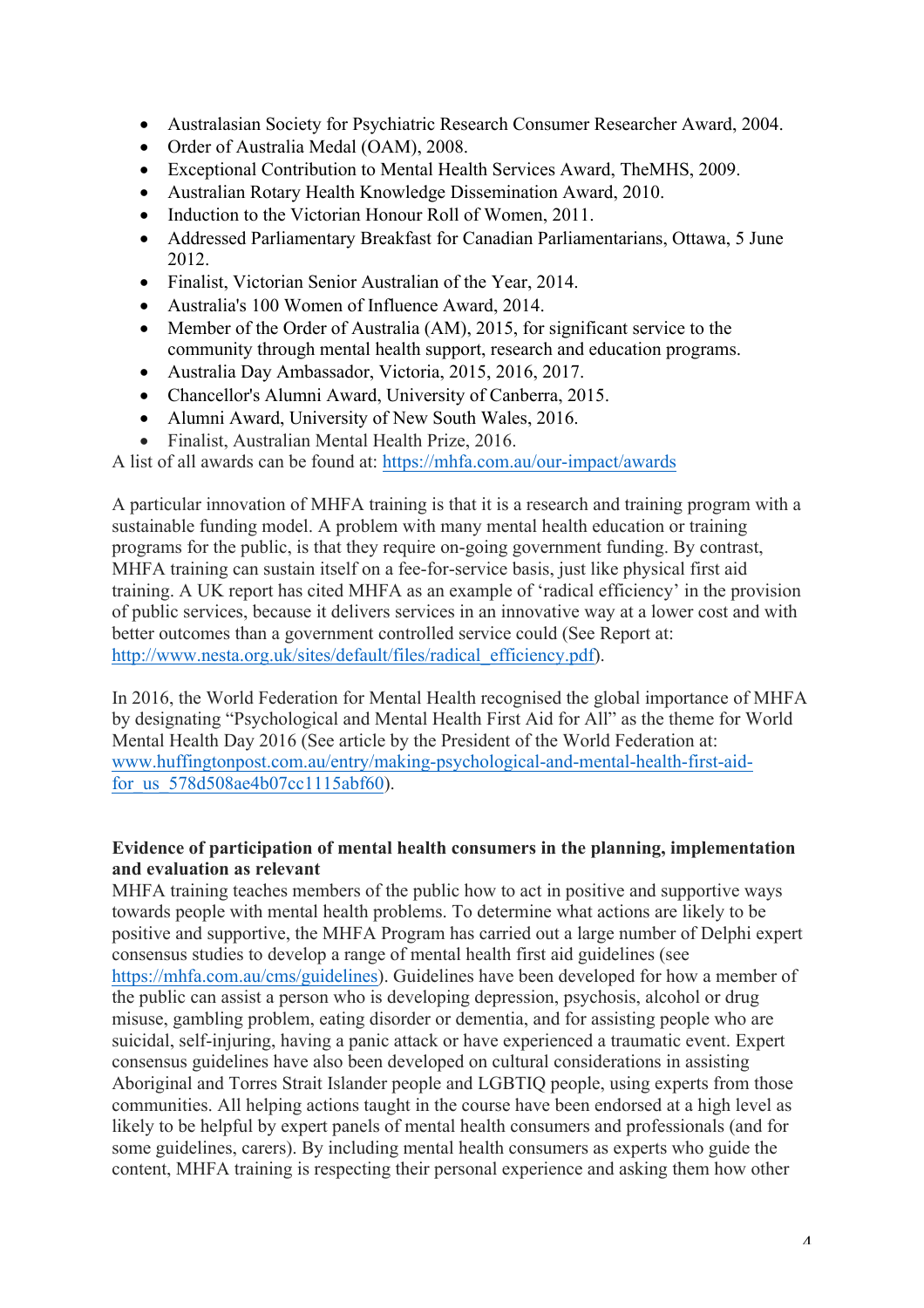people like themselves should be treated if they develop a mental health problem or are in a crisis. Similarly, by using carers as experts to guide the content of training, their practical experience of caring for a loved one is being drawn on.

Positive contact with consumers is also important to reduction of stigma. MHFA training draws heavily on the talents of consumers and carers as staff and MHFA Instructors. Betty Kitchener AM, who is the founder and former CEO of MHFA Australia, is a mental health consumer, as is its Youth Programs Manager, Dr Claire. Many of the people who work as MHFA Instructors are consumers or carers.

Consumers also participate by involvement in Reference Groups in the development of new MHFA courses and films used as part of MHFA training. These involve people talking about their personal experience of mental health problems and what other people have done that has assisted them.

# **Evidence of Partnerships and Linkages (collaboration for continuity between organisations)**

Because of the devolved dissemination model of training, whereby MHFA Australia trains, supports and accredits instructors, but does not itself run courses at a local level, MHFA courses are run in Australia by a wide variety of organizations, including:

- State and Australian Government Departments
- Primary Health Networks
- Headspace
- Australian Defence Force
- Australian Red Cross
- Victoria and Western Australia Police
- Relationships Australia
- Lifeline
- Anglicare
- Norton Rose Fulbright
- Ernst and Young
- Lendlease
- 18 universities in Australia
- Centre for Rural and Remote Mental Health, NSW

MHFA Australia has set up agreements with organizations and government departments in many other countries to offer MHFA training in those countries. These organizations include:

- Counties Manukau District Health Board, New Zealand
- Mental Health Association of Hong Kong
- Mental Health Commission of Canada
- National Council of Community Behavioral Healthcare, USA
- Public Health Authority, Northern Ireland
- Saint John of God Hospital, Republic of Ireland
- National Health Service for Scotland
- Richmond Foundation, Malta
- AMAN Foundation, Pakistan
- National Committee on Mental Health, Saudi Arabia
- The National Prevention of Suicide and Mental III-Health Center at the Karolinska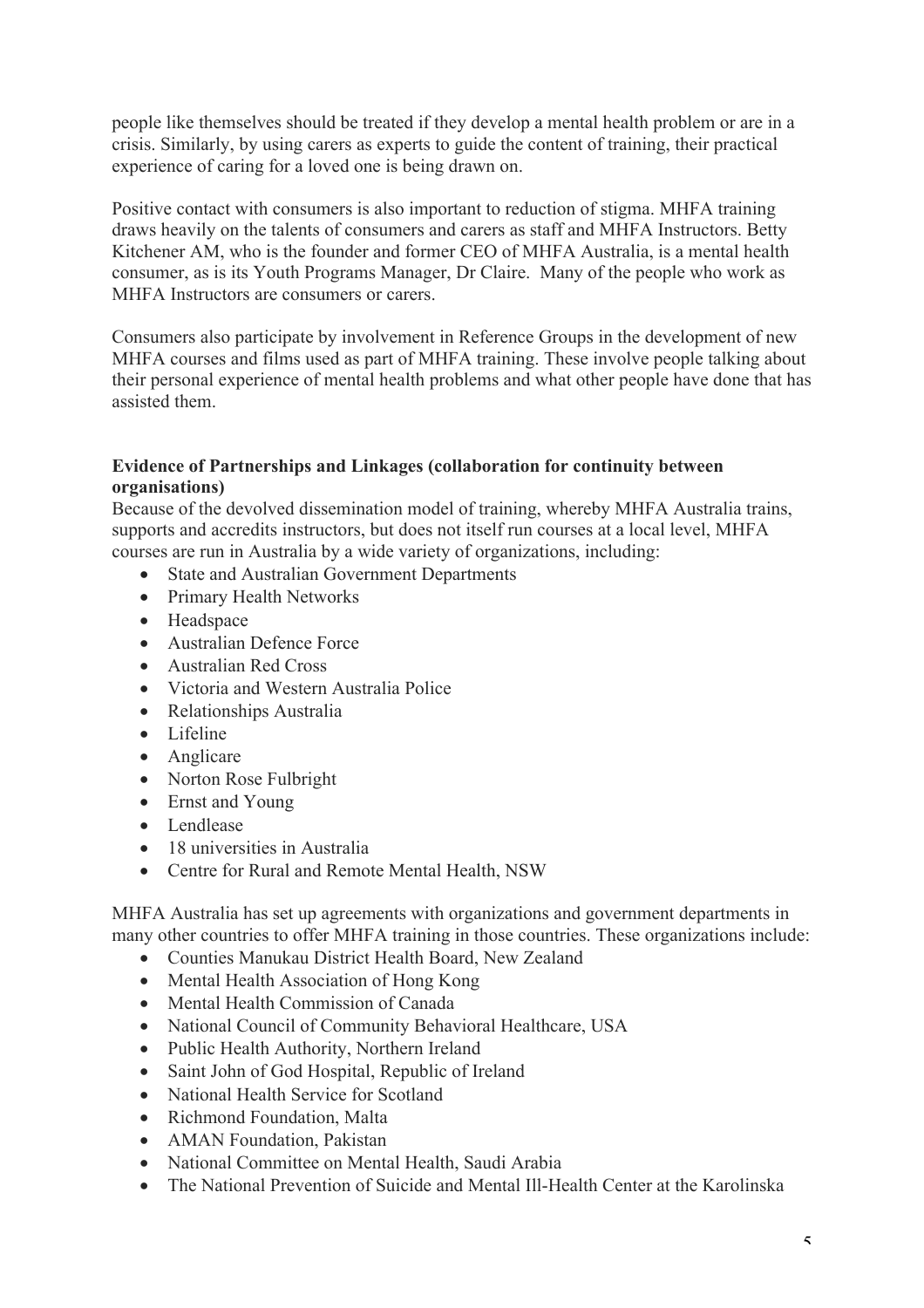Universitet, Sweden

- Danish Mental Health Foundation (PsykiatriFonden)
- Finnish Association of Mental Health.

MHFA Australia has a close research partnership with the Centre for Mental Health of the University of Melbourne's School of Population and Global Health (specifically with Prof Tony Jorm, A/Prof Nicola Reavley, Dr Laura Hart, Dr Alyssia Rossetto, Dr Amy Morgan). This has involved the conduct of trials to evaluate efficacy of the MHFA courses and Delphi studies to develop expert-consensus guidelines. Over the last 4 years, MHFA Australia staff have been Chief Investigators jointly with University of Melbourne researchers on 2 NHMRC Project Grants, 2 NHMRC Targeted Call for Research Grants, 1 Australian Rotary Health grant, 1 Victorian Responsible Gambling Foundation and 1 *beyondblue* grant. In addition, there has been a partnership with Deakin University, with two MHFA Australia staff, Adjunct Professor Betty Kitchener and Dr Claire Kelly, holding honorary academic appointments.

# **Verification and evaluation of the program's effectiveness**

MHFA training has been extensively researched to evaluate its effectiveness. Many evaluation studies have been carried out on the effects of MHFA training, not only in Australia, but increasingly in other countries (Canada, Denmark, Hong Kong, Sweden, UK, USA). These include at least 9 randomized controlled trials, 3 quasi-experimental trials, 15 uncontrolled trials and 7 qualitative evaluations (for a complete list see: https://mhfa.com.au/research/mhfa-course-evaluations).

A recent meta-analysis of 15 studies involving the Standard and Youth MHFA courses carried out by an independent Swedish research team concluded that: "The results demonstrate that MHFA increases participants' knowledge regarding mental health, decreases their negative attitudes, and increases supportive behaviours toward individuals with mental health problems. The MHFA programme appears recommendable for public health action." (Hadlaczky G, et al. Mental Health First Aid is an effective public health intervention for improving knowledge, attitudes, and behaviour: a meta-analysis. *Int Rev Psychiatry*. 2014;26:467-75.) This meta-analysis gives MHFA training Level I evidence of effectiveness on knowledge, attitudes and behaviour according to the NHMRC Levels of Evidence.

More recently, the teen MHFA course has been evaluated in an uncontrolled trial (Hart LM et al., *Int J Ment Health Syst*. 2016;10:3) and a randomized controlled trial (yet to be published). These trials showed improvements in intentions to offer help to peers, in confidence to help and reductions in stigma.

In recognition of the evidence base of MHFA training, it has been listed in the National Registry of Evidence-based Programs and Practices by the United States Substance Abuse and Mental Heath Services Administration (SAMHSA) (http://legacy.nreppadmin.net/ViewIntervention.aspx?id=321 ).

# **3. Conclusion**

MHFA is an Australian innovation which started in 2000 and has had a major national and global impact. Over 500,000 Australians have been trained and MHFA courses have been tailored to suit the needs of various sections of the population. MHFA Australia has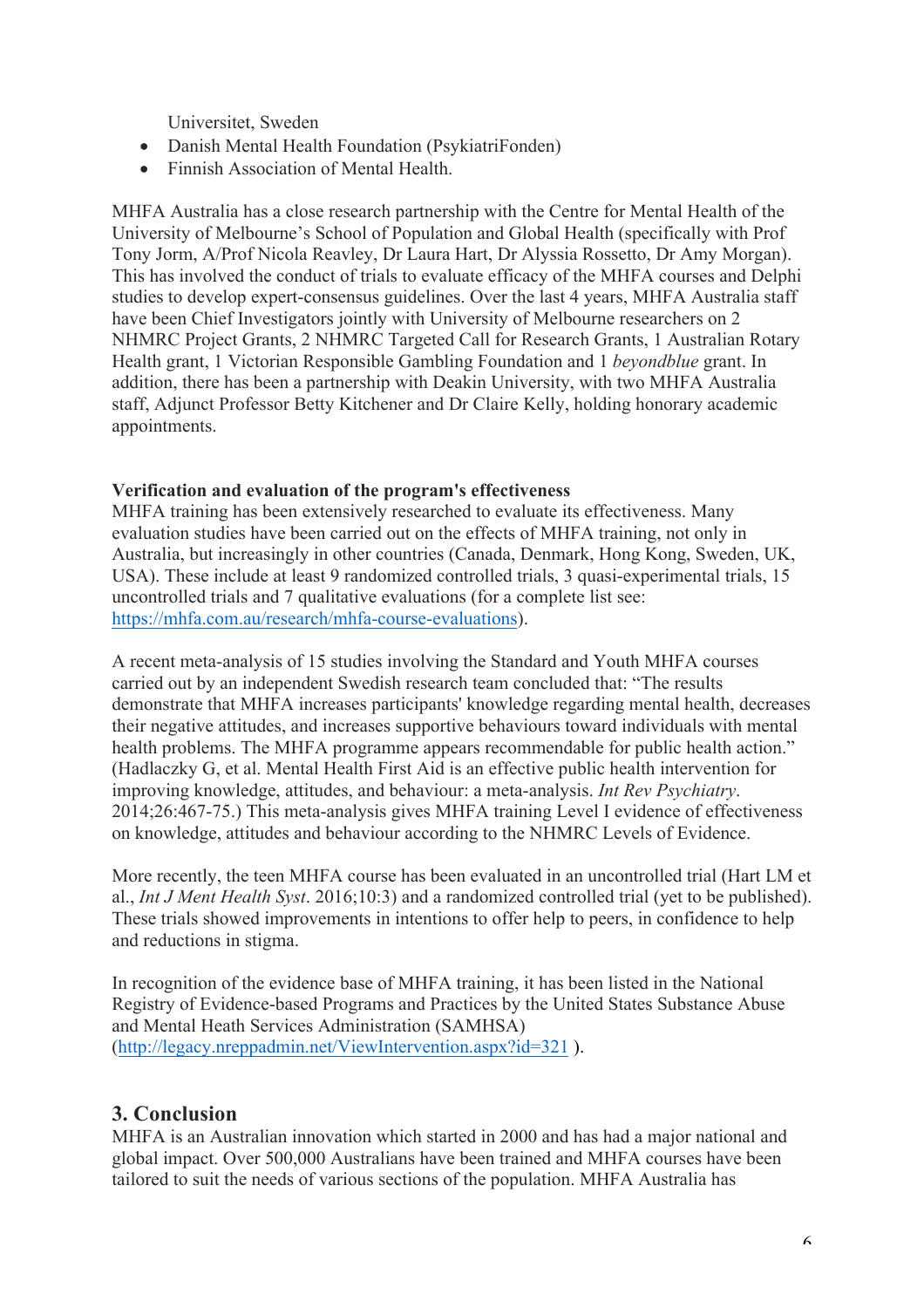agreements with organisations in over 20 countries to provide MHFA training in those countries, which is adapted to the local culture and health system. Over 2 million persons have been trained globally, with the numbers rapidly increasing. Extensive research has been carried on to develop MHFA guidelines which inform the curriculum, based on the expert consensus of mental health consumers and professionals about what first aid actions are likely to be helpful. Many trials have been carried out on the effects of MHFA training, both in Australia and other countries, showing that people trained have improved knowledge, reduced stigma and increased helping behaviour.

# **4. Referees**

Removed for privacy

# **5. Appendix of Support Material:** up to 8 x A4 pages

- ABC News item on Mental Health First Aid 2015
- First page of Hadlaczky et al article.
- Jorm, A.F. & Kitchener, B.A. (2011). Noting a landmark achievement: Mental Health First Aid training reaches 1% of Australian adults. *Australian and New Zealand Journal of Psychiatry*, 45, 808-813.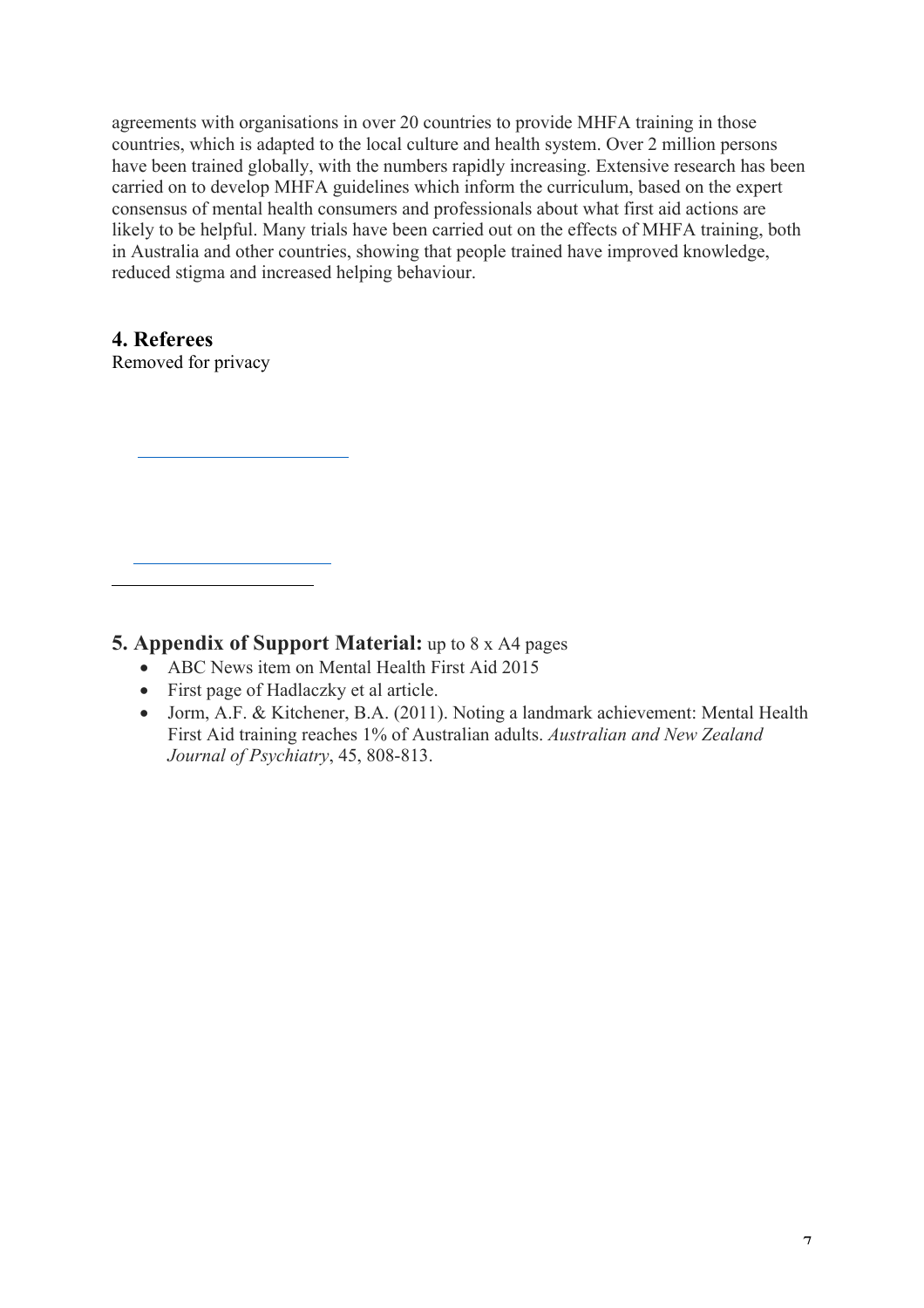# **MNNEWS**

# **Mental Health First Aid: Program grows from humble Canberra beginnings to train people worldwide**

By Elise Pianegonda Updated Sat 10 Oct 2015, 3:44pm

**A first aid program for mental health, developed by a couple as they walked their dog in Canberra, has grown to provide training to more than 1 million people worldwide.**

Since its inception in 2000, with a few classes taught per year in Canberra, Mental Health First Aid (MHFA) has spread to more than 20 countries.

Earlier this year First Lady of the United States Michelle Obama endorsed the program as part of an increased focus on mental health.

To date, more than 360,000 Australians have received MHFA training, about 2 per cent of the adult population.

The not-for-profit program has been designed to teach members of the public how to provide initial help to a person developing or experiencing a mental illness.

Four-time University of Canberra graduate, Betty Kitchener, and her husband Professor Tony Jorm came up with the idea while they were walking their cavalier king charles spaniel, named King, in Weetangera in Canberra's north.

"I had some fairly severe episodes of depression, I was hospitalised in a psychiatric ward for that, I'd been suicidal and I wouldn't be here without my best friend and husband," Ms Kitchener said.

"So when he said 'we need first aid for depression, in fact for all mental health problems' I was a bit taken aback and I thought 'silly me, why didn't I think of that?'.

"But that's exactly what we needed because I knew that many mental health problems are so much more common than physical problems and there's so much more stigma around having a mental health problem.

"People don't know how to talk about it, they don't know where to go for help.

"But I always think if we didn't have our dog, we wouldn't have a MHFA program."

At the time, Ms Kitchener was employed as a trauma research officer at the Canberra Hospital and taught first aid courses for the Australian Red Cross in her spare time.

Her husband was a leading mental health expert in his own right, through his vast research experience.

Now, the program they developed together has revolutionised the ways in which mental health problems are responded to and treated within the community.

"The idea of first aid has been in the Australian society for quite a long time," Ms Kitchener said.



**PHOTO:** Betty Kitchener with husband Professor Tony Jorm created Mental Health First Aid while walking their dog. (Supplied)

**EXTERNAL LINK:** Mental health first aid fills knowledge gap

**EXTERNAL LINK:** Mental As - talk, give, seek

```
MAP: Weetangera 2614
```
#### ø

# Mental Health First Aid action plan

- Approach, assess and assist with any crisis
- Listen non-judgementally
- Give support and information
- Encourage appropriate professional help
- Encourage other supports

The idea of first aid has been in the Australian society for quite a long time... our society was really ready for Mental Health First Aid.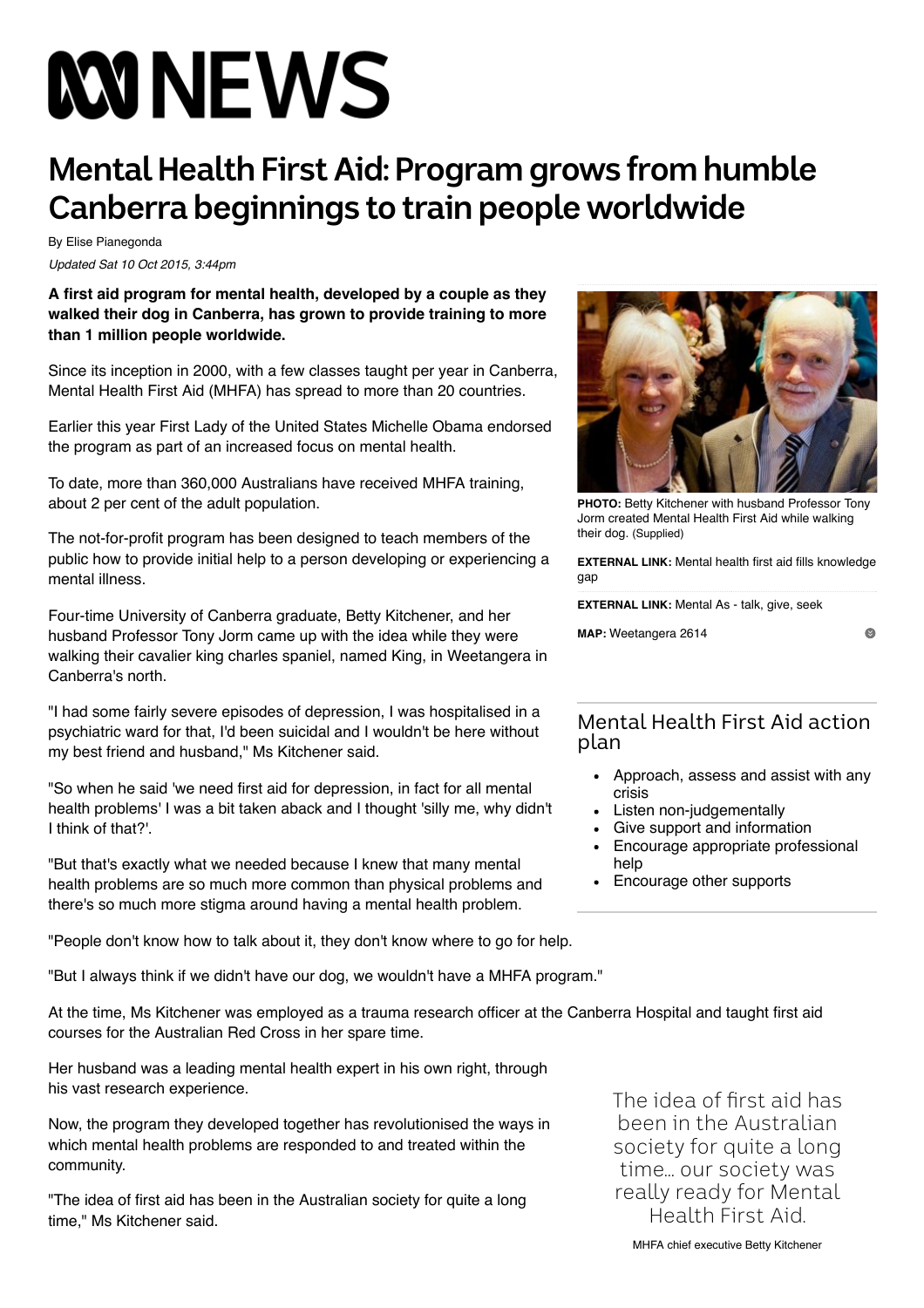"In some countries it isn't yet, for example in Japan ... their first aid would be to immediately ring the ambulance.

"Whereas we do learn some of the things we can do to prevent that person getting worse or to keep that person stable and safe and prevent further suffering.

"So our society was really ready for MHFA. Why someone didn't think of it before Tony and I did, I don't know."

# 'A course for everybody: teachers, taxi drivers, hairdressers'

Ms Kitchener said many people were aware of the statistics around mental illness, but did not have the skills to feel they could help.

"You still think 'well, I've got to wait for the professionals, I'll stand back and just look because I don't want to make it worse or maybe I'll catch it'," she said.

"Initially I thought people like high school teachers and police should do the course, but then people would say to me 'and taxi drivers and hairdressers'.

"Of course the answer is it's for everybody. Everyone should do it."

In addition to the 360,000 Australians who have taken part in the program, 400,000 people in the United States are now qualified mental health firstaiders.

"Bermuda has trained something like 350,000 people - but that's a huge percentage of their population," Ms Kitchener said.

"So of all countries, Bermuda actually has by population more mental health first aiders than any other country.

"We're now worldwide at about 1.2 million mental health first aiders, so we're predicting now how this is going to rise - when we will hit the two million mark."

Of all countries, Bermuda actually has by population more mental health first aiders than any other country.

MHFA chief executive Betty Kitchener

Last month Ms Kitchener was awarded the University of Canberra Chancellor's Alumni Award for her work developing MHFA. She is now an Adjunct Professor at Deakin University.

Ms Kitchener has received numerous other awards, including an Order of Australia Medal in 2008 and an Exceptional Contribution to Mental Health Services Award.

She became a Member of the Order of Australia earlier this year.

**Topics:** mental-health, health, weetangera-2614, canberra-2600, act

First posted Sat 10 Oct 2015, 8:14am

## Donate

Join us to raise money for mental health research, funding Australia's next generation of emerging researchers.

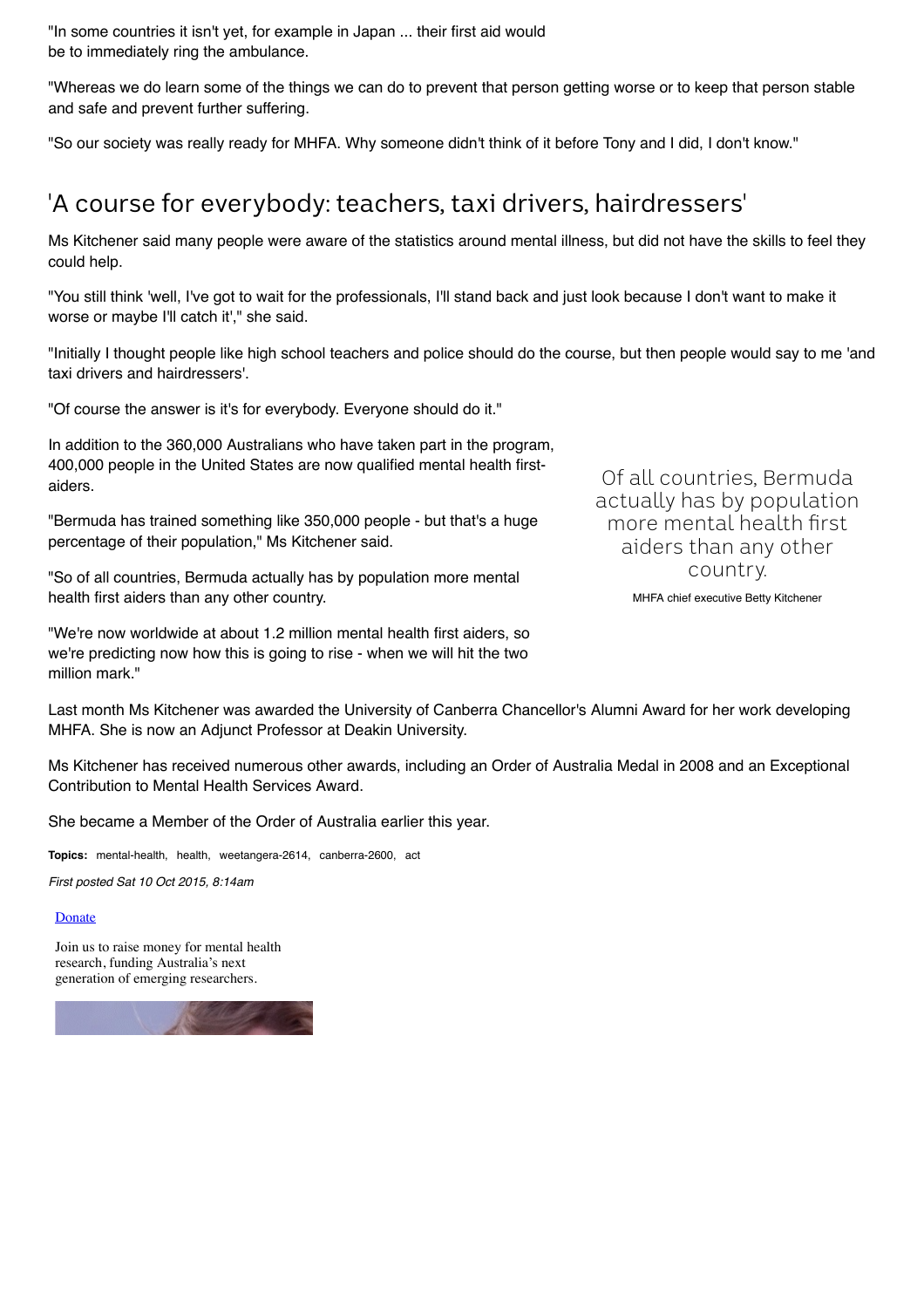# Mental Health First Aid is an effective public health intervention for improving knowledge, attitudes, and behaviour: A meta-analysis

## GERGÖ HADLACZKY, SEBASTIAN HÖKBY, ANAHIT MKRTCHIAN, VLADIMIR CARLI & DANUTA WASSERMAN

National Centre for Suicide Research and Prevention of Mental Ill-Health, Karolinska Institutet, Stockholm, Stoeden

## **Abstract**

Mental Health First Aid (MHFA) is a standardized, psychoeducational programme developed to empower the public to approach, support and refer individuals in distress by improving course participants' knowledge, attitudes and behaviours related to mental ill-health. The present paper aims to synthesize published evaluations of the MHFA programme in a meta-analysis to estimate its effects and potential as a public mental health awareness-increasing strategy. Fifteen relevant papers were identified through a systematic literature search. Standardized effect sizes were calculated for three different outcome measures: change in knowledge, attitudes, and helping behaviours. The results of the metaanalysis for these outcomes yielded a mean effect size of Glass's  $\Delta$  = 0.56 (95% CI = 0.38 - 0.74; p < 0.001), 0.28 (95%  $CI = 0.22 - 0.35$ ;  $p < 0.001$ ) and 0.25 (95%  $CI = 0.12 - 0.38$ ;  $p < 0.001$ ), respectively. Results were homogenous, and moderator analyses suggested no systematic bias or differences in results related to study design (with or without control group) or 'publication quality' (journal impact factor). The results demonstrate that MHFA increases participants' knowledge regarding mental health, decreases their negative attitudes, and increases supportive behaviours toward individuals with mental health problems. The MHFA programme appears recommendable for public health action.

## **Background**

Mental health problems are major contributors to the global burden of disease, with mental and substance abuse disorders accounting for 7.4% of the total disease burden in 2010, as measured by disability-adjusted life years (DALYs) (Whiteford et al., 2013). In the European Union (EU) alone, this number was more than 25% in 2010 for mental and other brain disorders, which are also the largest contributors to the morbidity burden (Wittchen et al., 2011). The most frequent mental disorders are depression, anxiety and substance abuse (Whiteford et al., 2013). These mental disorders further represent one of the most important risk factors for suicide, and constitute one of the largest public health problems in the world (Ferrari et al., 2014).

Although treatment for these disorders exists, only a minority of individuals experiencing mental health problems receive it. It has been estimated that in serious cases of mental disorders alone, only 11% to 62.1% receive treatment over the course of a year (Wang et al., 2007). There are various putative explanations for this. Individuals with mental health problems may be unaware that they are experiencing a

diagnosable and treatable condition, or in regions where professional care is available, they may be unaware of how it can be accessed. The general public could be an important asset in these situations. Social contacts could inform or refer afflicted individuals to professionals and may even provide actual support during mental health crises. However, stigmatized attitudes and a general lack of knowledge regarding mental ill-health, including causes, determinants and treatment options for various illnesses, or how they might be expressed by affected individuals, constitute serious obstacles to the prospective benefits of social support (Ahmedani, 2011; Baumann, 2007; Hatzenbuehler, 2013; Henderson et al., 2013; Kelly et al., 2007; Rickwood & Thomas, 2012). Thus, it can be assumed that improving the quality and frequency of social support may facilitate earlier detection and referral, which in turn could increase the odds of successful treatment outcome and reduce individual suffering (WHO World Mental Health Survey Consortium, 2004; Wang et al., 2005). An important public health strategy towards a general improvement of the overall mental health in communities might be widespread psychoeducation (Dumesnil & Verger, 2009).

(Received 8 May 2014; accepted 13 May 2014)

ISSN 0954-0261 print/ISSN 1369-1627 online © 2014 Institute of Psychiatry DOI: 10.3109/09540261.2014.924910

Correspondence: Gergö Hadlaczky, National Centre for Suicide Research and Prevention of Mental III-Health, Karolinska Institutet, 171 77, Stockholm, Sweden. Tel: + 46 8 524 870 26. Fax: + 46 8 30 64 39. E-mail: Gergo.Hadlaczki@ki.se, Gergo.Hadlaczky@sll.se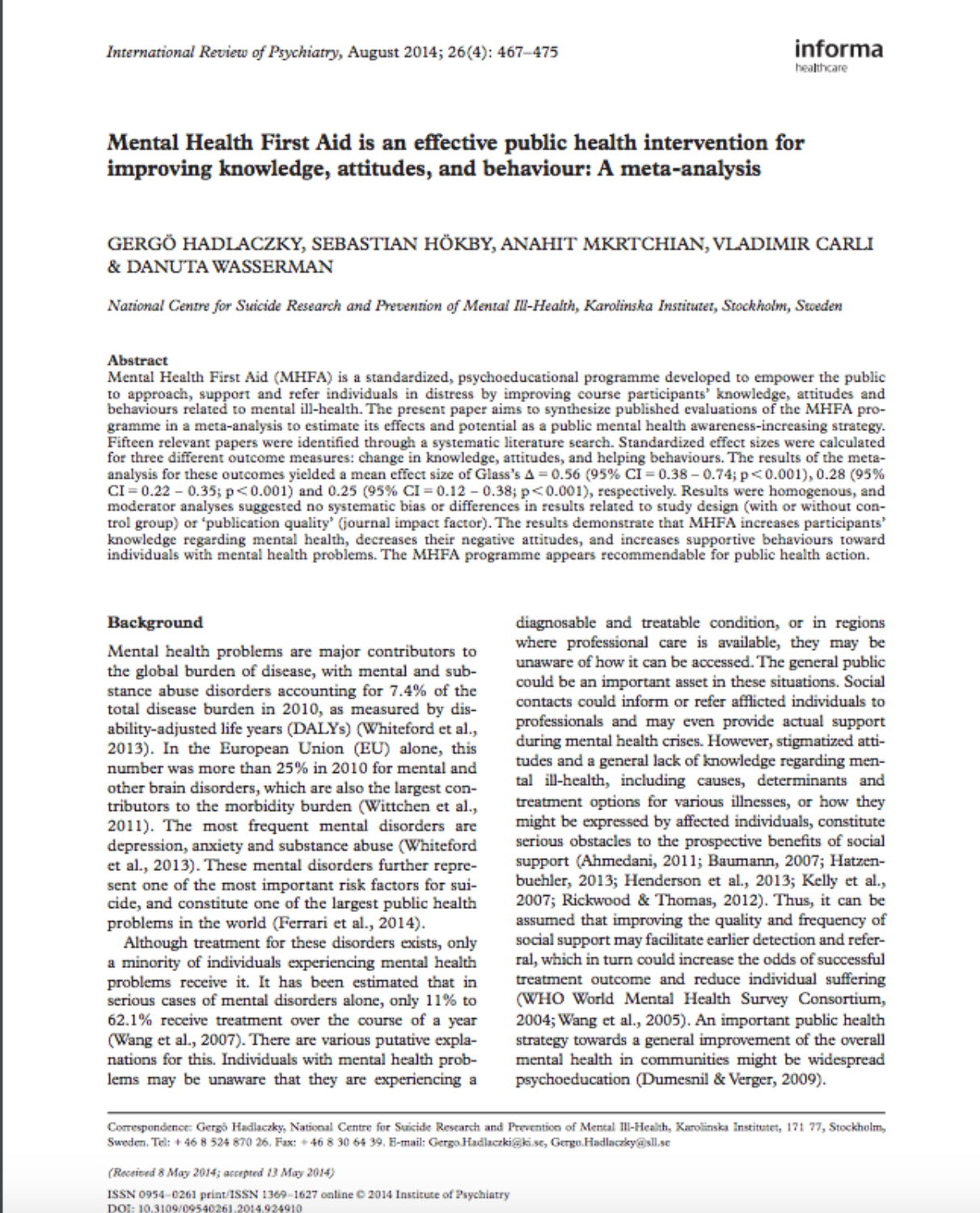# **Noting a landmark achievement: Mental Health First Aid training reaches 1% of Australian adults**

Anthony F. Jorm, Betty A. Kitchener

## **Australian and New Zealand Journal of Psychiatry 2011; 45:808–813** DOI: 10.3109/00048674.2011.594785

 Mental Health First Aid (MHFA) is a training course for members of the public in how to assist someone who is developing a mental illness or in a mental health crisis situation (e.g. the person is suicidal or has had a traumatic experience). This first aid is given until the person receives professional help or until the crisis resolves. The course teaches how to give mental health first aid using the Action Plan shown in Table 1.

 MHFA began in Australia in 2001 with one part-time volunteer instructor (B.A.K.) working in partnership with a researcher (A.F.J.). From this small beginning it has expanded rapidly, so that in 2011 there are over 850 instructors in Australia who have trained over 170,000 adults. This is 1% of the adult population. Furthermore, the programme has spread internationally, starting with Scotland in 2004. Since then it has spread to Canada, China, England, Finland, Hong Kong, Japan, Nepal, New Zealand, Northern Ireland, Singapore, South Africa, Sweden, USA and Wales.

 This rapid expansion far exceeded our expectation as the developers. Here we discuss some of the factors that have contributed to this remarkable growth.

## **MHFA builds on the familiar first aid model**

 An important factor in the uptake of MHFA is that it builds on a familiar concept. First aid training dates back to the 19th century in English-speaking countries and is now widely available internationally. In Australia, for

example, 11% of adults have done first aid training in the previous 3 years [1]. First aid training is seen not only as required for professional practice in certain fields such as child care, but also as part of a citizen's responsibility to care for other members of their community. By using the first aid model, MHFA links to an existing social concept of early lay assistance and is readily understood and accepted by the public. This model is accepted for medical emergencies, but has not been traditionally associated with mental illnesses.

## **MHFA fulfils a public need**

 National surveys have shown that mental illnesses are very common  $[2-3]$ , so that it is inevitable that members of the public will often have contact with people who are affected. Furthermore, many people with mental illnesses either do not get professional help or they delay getting professional help [4]. In such cases, the person's social network can play a role in facilitating professional helpseeking  $[5-7]$ .

 While contact with people affected by mental illnesses may be common, members of the public often lack mental health first aid knowledge and do not feel confident in providing assistance. For example, national surveys of mental health literacy in Australian adults and youth have found that many people believe it would be harmful to ask a person about suicidal feelings, and there are substantial minorities who would not encourage professional help  $[7-9]$ . Similarly, prior to receiving MHFA training, many people report that they are not confident about assisting someone with a mental health problem [10,11], and this may be a factor motivating their attendance.

Anthony F. Jorm, Professorial Fellow and NHMRC Australia Fellow (Correspondence); Betty A. Kitchener, Senior Lecturer

**Mental Health First Aid Training and Research Program, Orygen Youth Health Research Centre, Centre for Youth Mental Health, University of Melbourne, Victoria, Australia. Email: ajorm@unimelb.edu.au**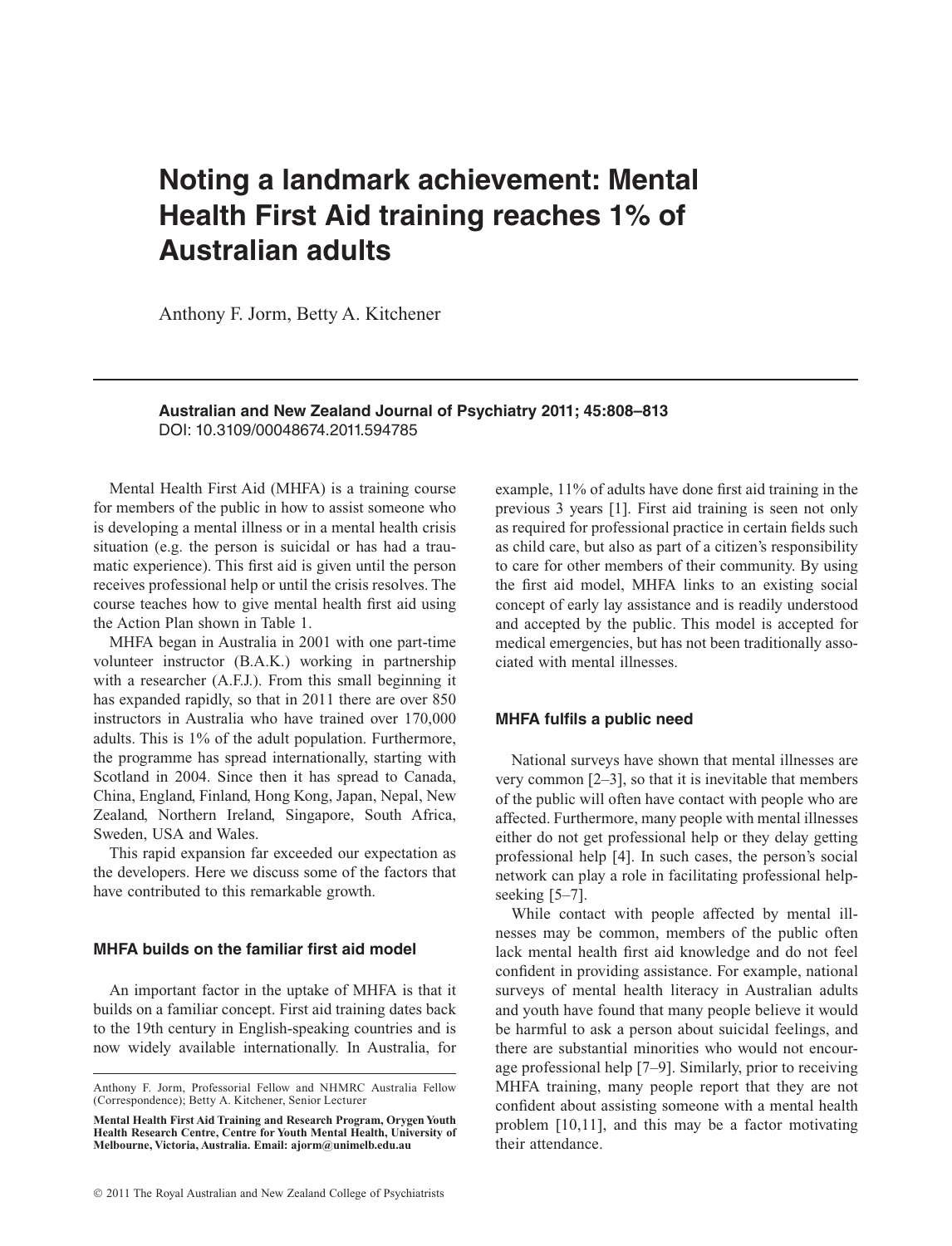#### *Table 1. The Mental Health First Aid action plan*

- 1. Approach the person, assess and assist with any crisis
- 2. Listen non-judgmentally
- 3. Give support and information
- 4. Encourage the person to get appropriate professional help
- 5. Encourage other supports

Despite the obvious need, traditional first aid courses have ignored mental illness, creating a gap that MHFA has been able to fill.

## **The course has been tailored to meet different needs**

 The MHFA Program began with delivering a standard face-to-face MHFA course (currently 12 h), written to be applicable to a broad range of people [12]. However, it soon became apparent that tailoring was needed for specific cultural, age and special needs groups.

 Versions of the MHFA course have now been developed for Aboriginal and Torres Strait Islander peoples [13] and Vietnamese Australians [14], and a course for Chinese Australians is near completion. All these courses are taught by MHFA instructors from the relevant cultural group.

Because mental illnesses often have their first onset during adolescence, a Youth MHFA course has been developed for adults to assist adolescents [15]. This 14-h course focuses on mental illnesses as they present during adolescence, and has additional training on adolescent development and communication.

 An adaptation has also been produced to provide MHFA to people with an intellectual disability, with additional content on how mental illnesses may appear and how appropriate assistance may be given to people with an intellectual disability [16]. Another adaptation for people with special needs is the captioning of film clips used in MHFA courses to be suitable for those with hearing impairment.

While maintaining fidelity to the course curriculum, MHFA instructors can also enhance the relevance of the training to various audiences by adapting the activities and examples used during the course. This has been done for specific occupation groups (e.g. teachers, police, court staff) and for particular geographical areas (e.g. farming communities).

 Similarly, as the course has been taken up by other countries, the MHFA teaching materials have been adapted to the culture and mental healthcare system of the adopting country. This tailoring to various national

needs has contributed to the acceptability of the MHFA Program in diverse countries.

## **There is a strong partnership with research**

Research findings have been very influential in the international spread of MHFA, with many countries first learning of the programme through research publications. From the very first courses taught, evaluation data were collected on the effects of MHFA training. The first evaluation study was published in 2002 and was followed by a succession of others. To date, there have been five controlled trials, nine uncontrolled trials and three qualitative studies, as summarised in Table 2. While the initial evaluations were carried out by the originators of the programme, there are now many independent evaluations from Australia and other countries. There are a number of consistent findings that have emerged across these studies. Participants show increased knowledge of how to provide mental health first aid, their attitudes towards appropriate treatments become more positive, stigma reduces, they become more confident in providing support, and they report more supportive behaviours towards others. These benefits are still evident half a year after completing the training.

 Research has also been important in guiding the contents of the training. Again, conventional first aid training has been a model to follow. International guidelines have been developed about how to give resuscitation and other first aid techniques, based on systematic reviews of the literature and expert consensus [33]. These guidelines provide the content that is taught in first aid courses. Similarly, there is a need for mental health first aid guidelines that provide the content for MHFA training. To fill this need, a series of Delphi expert consensus studies has been carried out using panels of professionals, consumer advocates and carer advocates. Guidelines have been produced covering a range of developing mental illnesses and mental health crisis situations [34 – 44] and are publicly available from the MHFA website (www.mhfa.com.au) and the National Health and Medical Research Council (NHMRC) Clinical Practice Guidelines Portal (www. clinicalguidelines.gov.au). These guidelines have formed the basis of the second edition MHFA manuals and curriculum content [12,13,15,16].

 This commitment to evidence-based content and evaluation of outcomes in controlled trials has enhanced the perception of the training programme within the mental health sector and has resulted in numerous Australian and international awards.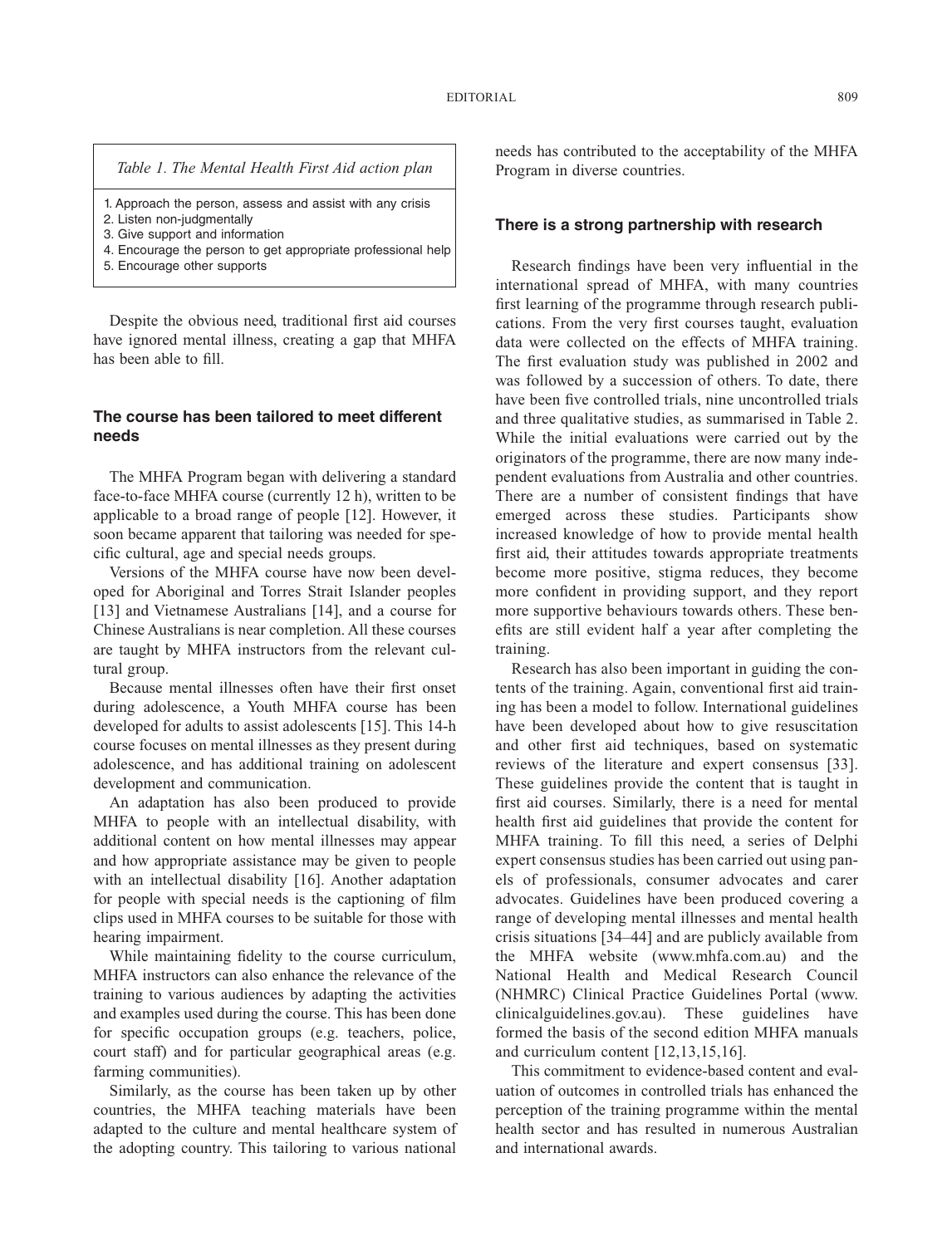| <b>Main findings</b><br>Sample | Beliefs about treatment became more like professionals'<br>Increased advice to others to seek professional help<br>Increased confidence in providing help<br>Decreased social distance<br>Public servants (n = 301) | Beliefs about treatment became more like professionals'<br>Increased confidence in providing help<br>Improved recognition of disorders<br>Improved personal mental health<br>Decreased social distance<br>Public in a rural area<br>$(n = 753)$ | Beliefs about treatment became more like professionals'<br>Provided more mental health information to students<br>Improved mental health first aid knowledge<br>Increased confidence in providing help<br>Reduction in some aspects of stigma<br>Increased help provided to others<br>$(n = 327)$ in 14 schools<br>High school teachers | No change in teachers' individual support for students<br>Beliefs about depression treatment became more like<br>Increased confidence in providing help<br>Improved recognition of schizophrenia<br>Reduction in stigma<br>professionals'<br>Public $(n = 262)$ | Increased confidence in providing services to consumers<br>Beliefs about treatment became more like professionals'<br>Increased help provided to others<br>Improved recognition of disorders<br>Decreased social distance<br>Pharmacy students<br>$(n = 223)$ | Beliefs about treatment became more like professionals'<br>Increased confidence in providing help<br>Improved recognition of disorders<br>Decreased social distance<br>with a mental illness<br>Public $(n = 210)$ | Improved mental health first aid knowledge<br>Increased confidence in providing help<br>Improved recognition of schizophrenia<br>Increased help provided to others<br>Reduction in stigma<br>Public $(n = 246)$ | Beliefs about treatment became more like professionals'<br>Increased help provided to young people<br>Improved recognition of disorders<br>Decreased social distance<br>Chinese speaking public<br>$(n = 108)$ |
|--------------------------------|---------------------------------------------------------------------------------------------------------------------------------------------------------------------------------------------------------------------|-------------------------------------------------------------------------------------------------------------------------------------------------------------------------------------------------------------------------------------------------|-----------------------------------------------------------------------------------------------------------------------------------------------------------------------------------------------------------------------------------------------------------------------------------------------------------------------------------------|-----------------------------------------------------------------------------------------------------------------------------------------------------------------------------------------------------------------------------------------------------------------|---------------------------------------------------------------------------------------------------------------------------------------------------------------------------------------------------------------------------------------------------------------|--------------------------------------------------------------------------------------------------------------------------------------------------------------------------------------------------------------------|-----------------------------------------------------------------------------------------------------------------------------------------------------------------------------------------------------------------|----------------------------------------------------------------------------------------------------------------------------------------------------------------------------------------------------------------|
| Country                        | Australia                                                                                                                                                                                                           | Australia                                                                                                                                                                                                                                       | Australia                                                                                                                                                                                                                                                                                                                               | Australia                                                                                                                                                                                                                                                       | Australia                                                                                                                                                                                                                                                     | Australia                                                                                                                                                                                                          | Australia                                                                                                                                                                                                       | Australia                                                                                                                                                                                                      |
| Study design                   | waiting list control<br>RCT with                                                                                                                                                                                    | Cluster RCT with waiting list<br>control                                                                                                                                                                                                        | Cluster RCT with waiting list<br>control                                                                                                                                                                                                                                                                                                | printed manual and<br>list controls<br>RCT with<br>waiting                                                                                                                                                                                                      | trial with untrained<br>Controlled<br>controls                                                                                                                                                                                                                | Uncontrolled trial with pre,<br>post and follow-up<br>measures                                                                                                                                                     | Uncontrolled trial with pre,<br>post and follow-up<br>measures                                                                                                                                                  | Uncontrolled trial with pre<br>and post measures                                                                                                                                                               |
| Version of<br><b>MHFA</b>      | Standard                                                                                                                                                                                                            | Standard                                                                                                                                                                                                                                        | Modified Youth                                                                                                                                                                                                                                                                                                                          | e-learning                                                                                                                                                                                                                                                      | Standard                                                                                                                                                                                                                                                      | Standard                                                                                                                                                                                                           | Youth                                                                                                                                                                                                           | Standard                                                                                                                                                                                                       |
|                                | Kitchener & Jorm.<br>$[17]$                                                                                                                                                                                         | Jorm et al. [18]                                                                                                                                                                                                                                | Jorm et al. [19]                                                                                                                                                                                                                                                                                                                        | Jorm et al. [20]                                                                                                                                                                                                                                                | O'Reilly et al. [21]                                                                                                                                                                                                                                          | Kitchener & Jorm<br>$[10]$                                                                                                                                                                                         | Kelly et al. [11]                                                                                                                                                                                               | Lam et al. [22]                                                                                                                                                                                                |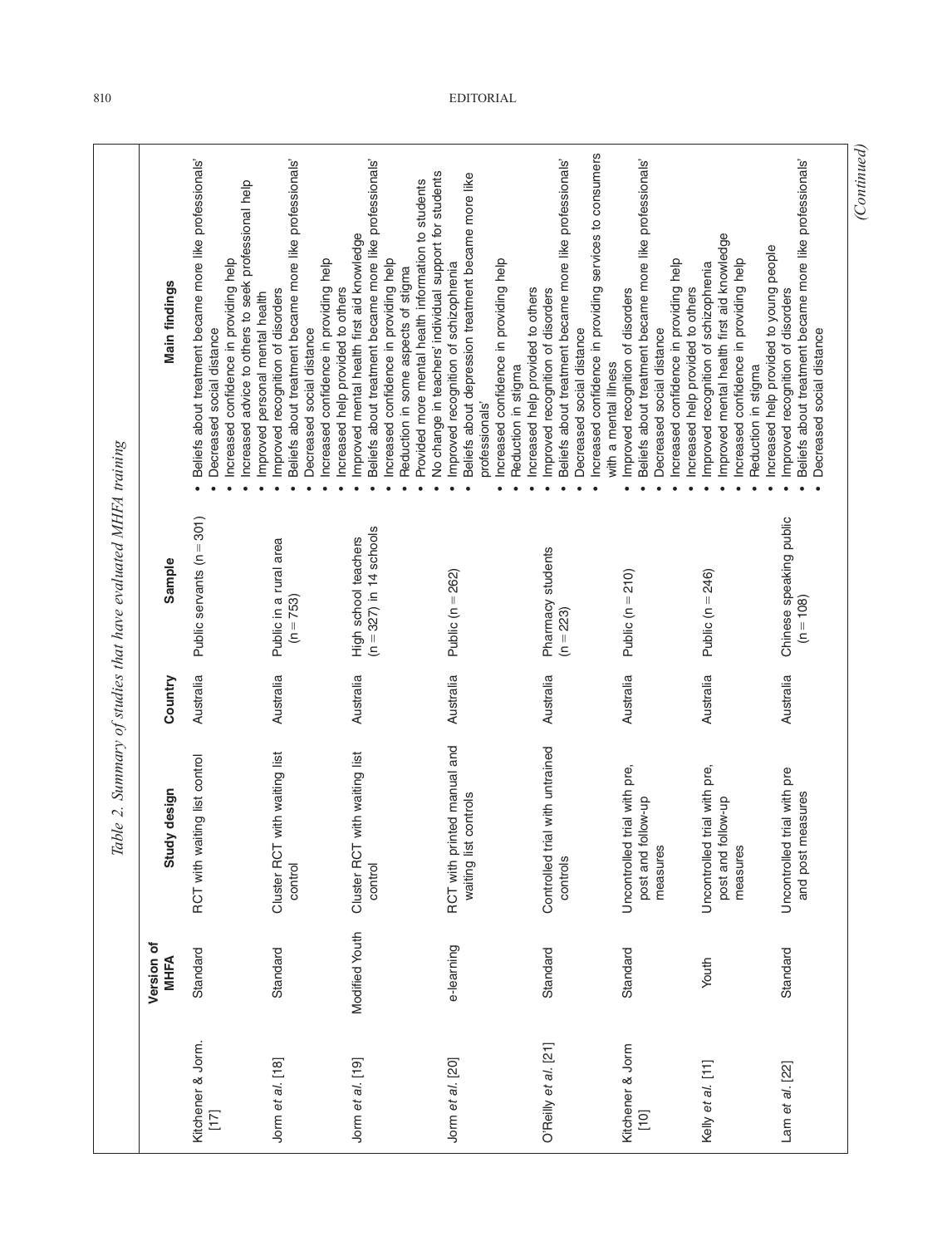|                                   |                      |                                                                                                         |           | Table 2. (Continued)                                                                                        |                                                                                                                                                                                                                                                                                                                                                       |
|-----------------------------------|----------------------|---------------------------------------------------------------------------------------------------------|-----------|-------------------------------------------------------------------------------------------------------------|-------------------------------------------------------------------------------------------------------------------------------------------------------------------------------------------------------------------------------------------------------------------------------------------------------------------------------------------------------|
| Minas et al. [23]                 | Standard             | Uncontrolled trial with pre<br>and post measures                                                        | Australia | Vietnamese speaking<br>public $(n = 114)$                                                                   | Improved mental health first aid knowledge<br>Reduction in some aspects of stigma<br>Improved recognition of disorders                                                                                                                                                                                                                                |
| Pierce et al. [24]                | Standard             | qualitative focus groups<br>Uncontrolled trial with pre<br>and post measures<br>supplemented with       | Australia | Rural football club leaders<br>players not trained<br>$(n = 36)$ and club<br>trained in MHFA<br>$(n = 275)$ | Little indirect benefit to club players who were not trained<br>Project perceived as valuable by stakeholders<br>Increased confidence in providing help<br>Improved recognition of disorders                                                                                                                                                          |
| Hossain et al.<br>[25, 26]        | Standard             | and follow-up measures<br>Uncontrolled trial with pre<br>and supplementary<br>qualitative data          | Australia | extension agents<br>Rural advisory and<br>$(n = 32)$                                                        | Course seen by stakeholders as beneficial<br>Increased confidence in providing help<br>More positive beliefs about treatment<br>Improved recognition of disorders<br>Decreased social distance                                                                                                                                                        |
| Sartore et al. [27]               | Standard             | Uncontrolled trial with pre<br>and post measures                                                        | Australia | Rural support workers and<br>community volunteers<br>$(n = 99)$                                             | Increased endorsement of evidence-based interventions<br>Improved ability to identify high-prevalence disorders<br>Increased confidence in providing help                                                                                                                                                                                             |
| Stevenson & Elvy<br>$[28]$        | Scottish<br>Standard | supplementary qualitative<br>Uncontrolled trial with pre,<br>post and follow-up<br>measures and<br>data | Scotland  | $n = 223$ at follow-up)<br>Public ( $n = 306$ at<br>post-test and                                           | Improved mental health first aid knowledge<br>Increased confidence in providing help<br>Improved recognition of schizophrenia<br>Reduction in some aspects of stigma<br>Increased optimism about recovery<br>Increased help provided to others                                                                                                        |
| McKenna [29]<br>Brandling &       | English<br>Standard  | Uncontrolled trial with pre<br>and post measures                                                        | England   | Managers working in the<br>public sector<br>$(n = 55)$                                                      | More positive attitudes to helping people with mental<br>Participants were very positive about the training<br>Improved mental health first aid knowledge<br>Increased confidence in providing help<br>health problems                                                                                                                                |
| Jorm et al. [30]                  | Standard             | participant stories about<br>Qualitative analysis of<br>applying first aid                              | Australia | Public in a rural area<br>$(n = 94)$                                                                        | Participants found the course useful and wanted to see<br>Most participants used what they had learned to help<br>The course met the needs of a wide range of people<br>Participants did not over-reach themselves through<br>Empathy, confidence and ability to handle crises<br>it repeated and extended<br>over-confidence<br>increased<br>someone |
| Kanowski et al [31]               | Aboriginal           | Qualitative study using focus<br>groups and quantitative<br>data on course uptake                       | Australia | $(n = 34)$ and course<br>Aboriginal instructors<br>participants<br>$(n = 22)$                               | Course is seen as providing information that is relevant<br>Course is being taken by many Aboriginal people<br>Course is seen as culturally appropriate and<br>and important<br>empowering                                                                                                                                                            |
| Terry et al. [32]                 | Standard Welsh       | semi-structured interviews<br>Qualitative study using                                                   | Wales     | Instructors<br>$(n = 14)$                                                                                   | infrastructure to train, support and monitor those<br>Instructors believed there needs to be clear<br>delivering courses                                                                                                                                                                                                                              |
| RCT, randomized controlled trial. |                      |                                                                                                         |           |                                                                                                             |                                                                                                                                                                                                                                                                                                                                                       |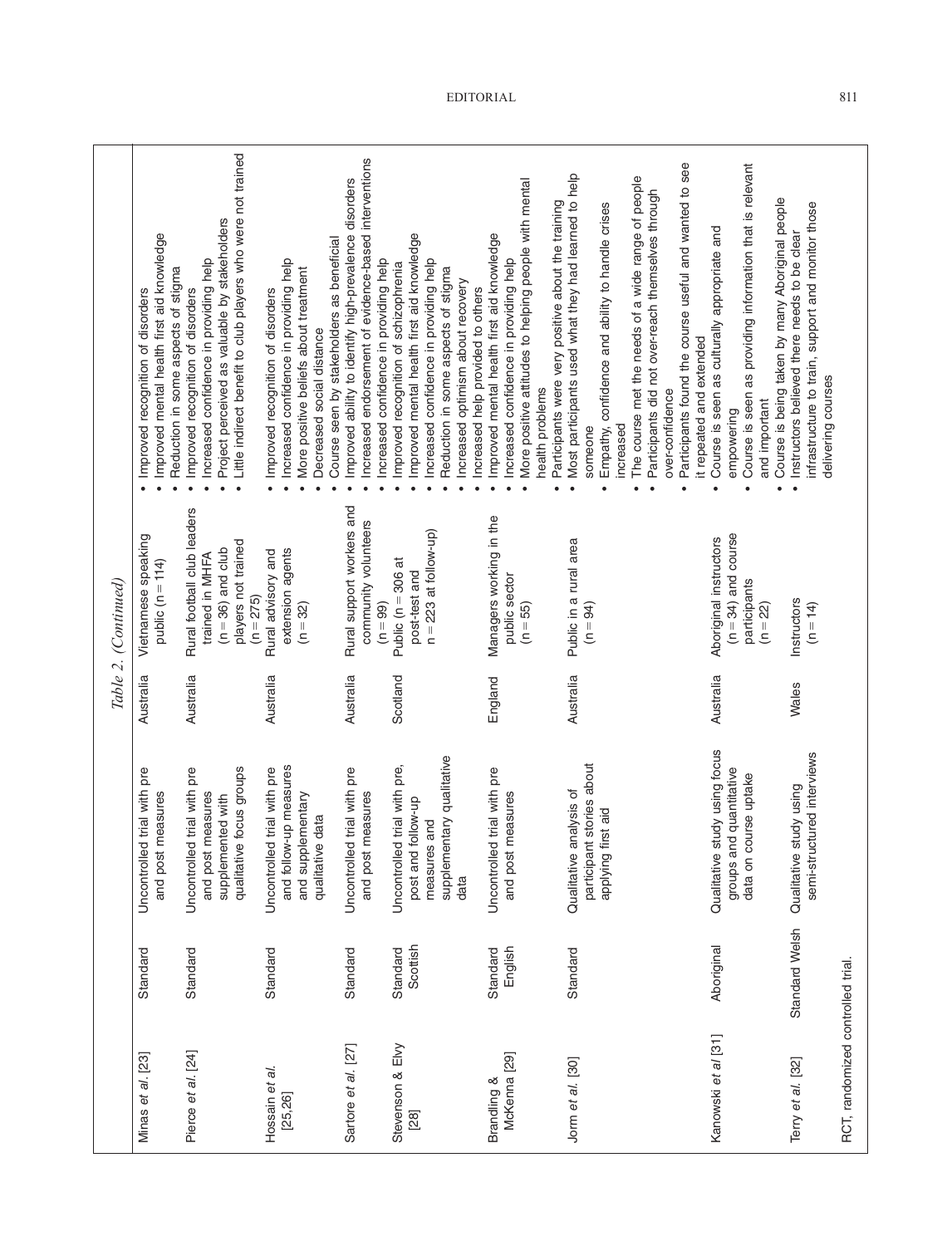## **There are procedures for quality control**

 It is important for the reputation of the MHFA Program that there are procedures for quality control. A range of procedures have been implemented to protect the quality of the training delivered. These include rigorous selection, training and assessment of candidate instructors; well documented teaching materials; annual requirements for the number of courses taught by each instructor to maintain accreditation; standardised feedback questionnaires from course participants; and continuous updating of instructors through newsletters, website (www.mhfa.com.au) and annual instructor conferences. Similar procedures have been adopted by the overseas MHFA organizations.

### **There is a sustainable funding model**

 In Australia, MHFA has received a number of start-up grants from governments to launch into new areas, such as Youth MHFA, Aboriginal and Torres Strait Islander MHFA and e-Learning MHFA *.* However, it receives no on-going government funding. Like conventional first aid training, it is primarily funded on a fee-for-service basis, either from training instructors or running courses. A UK report has cited MHFA as an example of 'radical efficiency' in provision of public services, because it delivers services in an innovative way at a lower cost and with better outcomes than a government controlled service could [45].

 In other countries, there have been a variety of models, with MHFA either run through non-government organisations or through government agencies. However, all rely on income from running courses. In this regard, the conventional first aid model of funding, which is known to be sustainable, has been very influential.

## **The future**

While growing from 0 to 1% of the adult Australian population over a decade is a notable milestone, it is likely to be only the beginning. In 2006, the Australian Senate's Select Committee on Mental Health recommended that MHFA programmes aim for 6% of the population to be trained and accredited, 'targeting those with the greatest probability of coming in contact with mental health issues – teachers, police, welfare workers and family carers ' [46]. Even this goal might be modest. If 11% of Australian adults have done conventional first aid training in the previous 3 years [1], it is feasible to equal this with MHFA training. To do so would require that, like conventional

first aid, MHFA certification becomes a requirement of certain occupations and roles, and that periodic refresher courses are required to stay current.

 In this way, it will be possible to spread the skills to assist people affected by mental illness beyond health professionals to the whole community, encouraging earlier recognition and treatment, reduced stigma and enhanced social support.

*Declaration of interest:* The MHFA Training and Research Program has been supported by grants from the ACT Department of Health and Community Care, the Australian Government Department of Health and Ageing, the Australian Government Department of Employment and Workplace Relations, the Australian Research Council, Australian Rotary Health, *beyondblue* , the Colonial Foundation, Hollie Jackes Memorial Scholarships, Incitec Pivot, Jennie Thomas, the National Health and Medical Research Council, NSW Health Promotion Demonstration Research Grants Scheme, the South Australian Department of Education and Children's Services, the University of Melbourne and the University of Sydney. The authors alone are responsible for the content and writing of the paper.

## **References**

- 1. Pfizer Australia. *Australians and first aid*. Health Report, 2007, Issue 37. Available from URL: www.healthreport.com.au.
- 2. Wells JE, Oakley Browne MA *et al* . Te Rau Hinengaro: the New Zealand Mental Health Survey: overview of methods and findings. *Aust N Z J Psychiatry* 2006; 40:835 – 844.
- 3. Slade T, Johnston A, Oakley Browne MA, Andrews G, Whiteford H. 2007 National Survey of Mental Health and Wellbeing: methods and key findings. *Aust N Z J Psychiatry* 2009; 43:594–605.
- 4. Wang PS, Angermeyer M, Borges G *et al* . Delay and failure in treatment seeking after first onset of mental disorders in the World Health Organization's World Mental Health Survey Initiative. *World Psychiatry* 2007; 6:177-185.
- 5. Cusack J, Deane FP, Wilson CJ, Ciarrochi J. Who influence men to go to therapy? Reports from men attending psychological services. *Int J Adv Couns* 2008; 26:271-283.
- 6. Dew MA, Bromet EJ, Schulberg HC, Parkinson D, Curtis EC. Factors affecting service utilization for depression in a white collar population. *Soc Psychiatry Psychiatr Epidemiol* 1991; 26:230-237.
- 7. Yap MB, Wright A, Jorm AF. First aid actions taken by young people for mental health problems in a close friend or family member: findings from an Australian national survey of youth. Psy*chiatry Res* 2011; 188:123-128.
- 8. Jorm AF, Wright A, Morgan AJ. Beliefs about appropriate first aid for young people with mental disorders: findings from an Australian national survey of youth and parents. *Early Interv Psychiatry* 2007; 1:61-70.
- 9. Jorm AF, Blewitt KA, Griffiths KM, Kitchener BA, Parslow RA. Mental health first aid responses of the public: results from an Australian national survey. *BMC Psychiatry* 2005; 5:9.